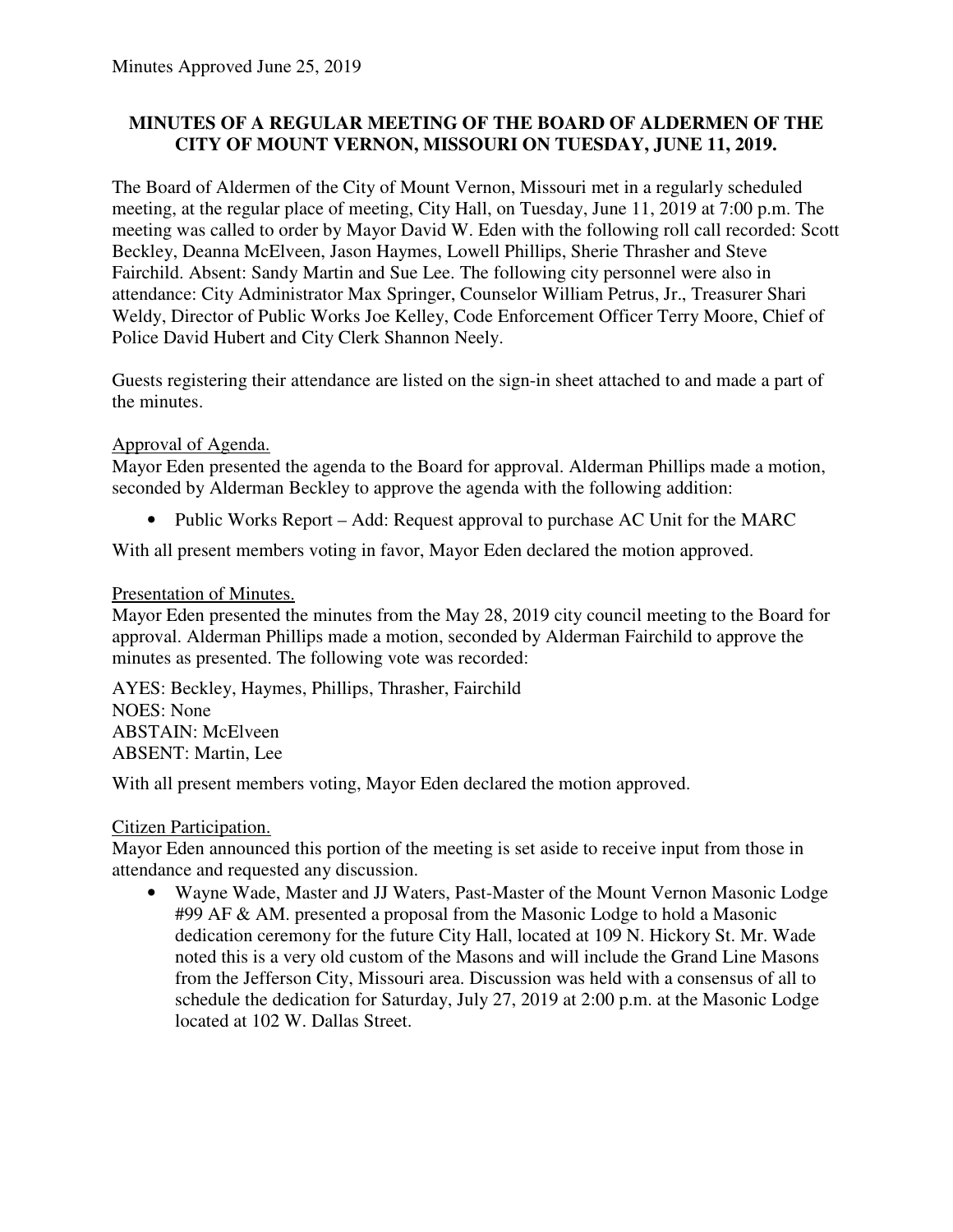## Ordinance.

**Bill No. 2019-10 re**: An ordinance authorizing execution of the first supplemental agreement by and between the City of Mount Vernon, Missouri and the Missouri Highways and Transportation Commission regarding Transportation Alternatives Funds and Safe Routes to School Funds was read twice, by title only, with the following roll call vote recorded:

First Reading: AYES: Beckley, McElveen, Haymes, Phillips, Thrasher, Fairchild NOES: None ABSTAIN: None ABSENT: Martin, Lee

Second Reading: AYES: Beckley, McElveen, Haymes, Phillips, Thrasher, Fairchild NOES: None ABSTAIN: None ABSENT: Martin, Lee

Bill No. 2019-10 was declared passed and sent to the Mayor for signature. Bill No. 2019-10 thus became Ordinance Number 14.306.

### Department Reports.

## City Administrator.

Springer held discussion on the following items:

- Sales Tax. Springer presented the sales tax revenue report and held discussion.
- Gibbs Storm Water Project. Springer requested approval of pipe and fittings to be used for the Gibbs Street Storm Water Project to help lower the water line. Springer also requested approval to purchase pipe to fix a sewer leak. Springer noted these were included in the original plan to fix, but needed approval of material for repair. Discussion was held. Alderman Fairchild made a motion, seconded by Alderman Phillips to purchase pipes and fittings for \$10,000.00. With all present members voting in favor, Mayor Eden declared the motion approved.
- Red Monkey Facility Electric Upgrade. Springer reported a feed manufacturing/distribution company is considering purchasing the Red Monkey facility. Springer noted they will be running a hammer mill for the feed, which requires a 1000 KW transformer. Alderman Haymes made a motion, seconded by Alderman Phillips to proceed with purchase of 1,000 kW transformer pending company purchasing the Red Monkey building. With all present members voting in favor, Mayor Eden declared the motion approved.
- Single-source Trash Service. Springer reported he is currently working on a bid packet for residential single-source trash service, but needed input from the Board on how many years for a contract, which includes choice of three (3) or five (5) years. Discussion was held. Mayor Eden noted it was a consensus of the Board to have a five (5) year contract. Springer noted he is setting the date for bids to be turned in by Friday, August 2, 2019 at 12:00 p.m.
- License Bureau. Springer reported the Community Foundation recently contacted him regarding renting out space at 319 E. Dallas Street for the License Bureau. Discussion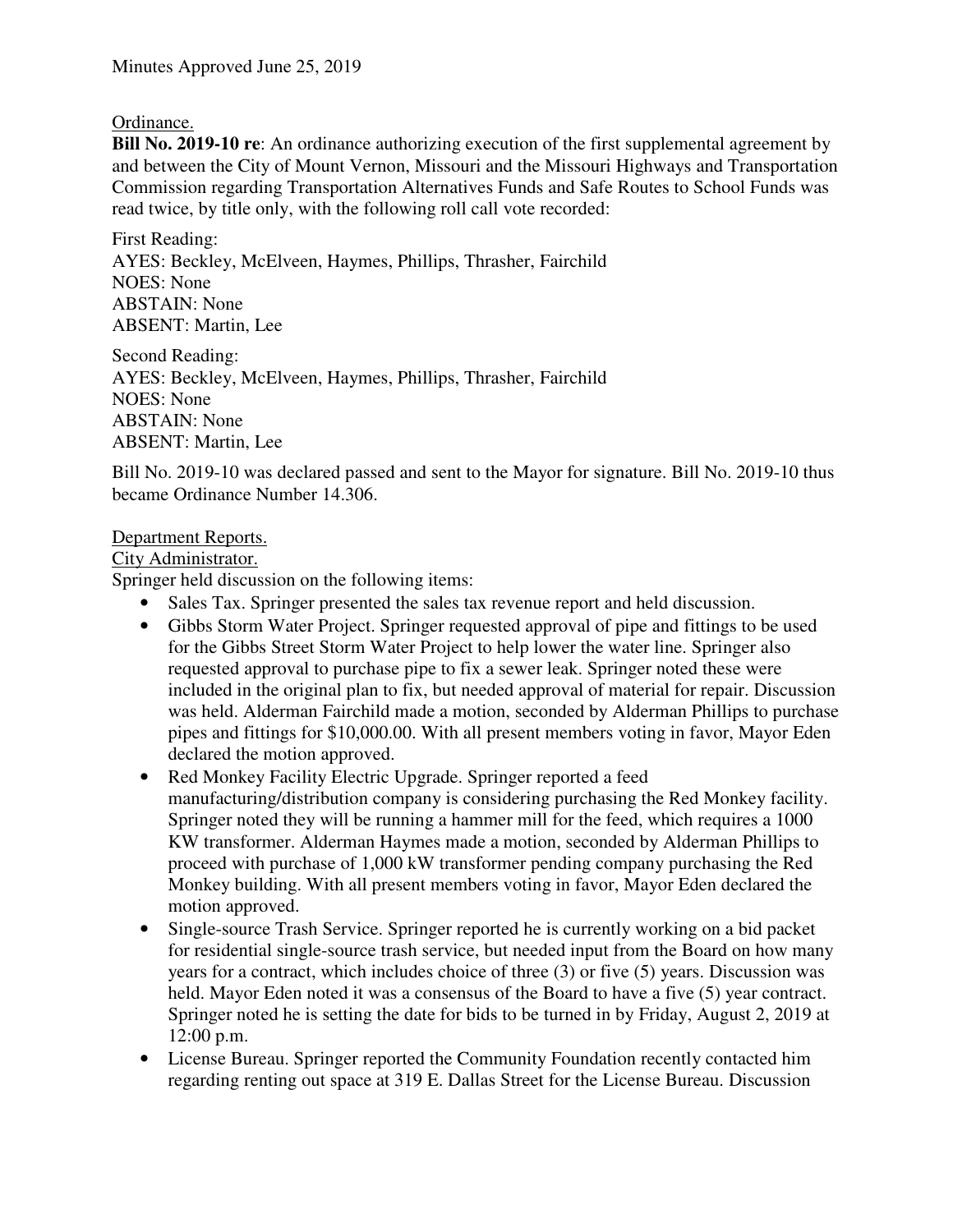was held. Mayor Eden noted it was a consensus of the Board to not rent space at this time.

- 109 N. Hickory St. Update. Springer reported the remodel job on the facility is close to the end, but the bullet proof glass will not be delivered until the middle to late part of July. Discussion was held.
- I-44 Bridge Project Railroad Drive. Springer reported he received an estimate of costs to put in utilities while rebuilding Railroad Drive Bridge for a total of \$446,210.77. Discussion was held with a consensus of all to postpone this project until a later date.

# Treasurer.

Weldy held discussion on the following items:

- Bills Paid. Weldy presented the bills paid report and requested any discussion. None brought forth.
- Bills Over \$5,000. Weldy presented the Bills Over \$5,000 and requested approval. Alderwoman Thrasher made a motion, seconded by Alderman Fairchild to approve the report as presented. With all present members voting in favor, Mayor Eden declared the motion approved.
- Investments. Weldy presented a bid for a matured Certificate of Deposit at Old Missouri Bank for \$211,638.47. Weldy requested to add 361.53 from the Electric fund to the balance and invest \$212,000.00 with Simmons Bank for eighteen months at 3.39% interest rate. Discussion was held. Alderman Phillips made a motion, seconded by Alderwoman McElveen to approve request for investment. With all present members voting in favor, Mayor Eden declared the motion approved.

### Director of Public Works.

Kelley held discussion on the following items:

• Employment (Street Department). Kelley recommended the Board approve employment for Michael McCullah for a vacancy in the Street Department. Discussion was held. Alderman Fairchild made a motion, seconded by Alderman Beckley to proceed with hiring Michael McCullah per passing of pre-employment screening and background. The following roll call vote was recorded:

AYES: Beckley, McElveen, Haymes, Thrasher, Fairchild NOES: None ABSTAIN: Phillips ABSENT: Martin, Lee

With all present members voting, Mayor Eden declared the motion approved.

- Storm Water (Street Department). Kelley reported the culverts located at Country Lane and Landrum Street are failing. Kelley recommended the Board allow city crews to install a wide, shallow culvert in its place for approximately \$7,000.00 versus \$9,000.00 for a precast concrete culvert. Discussion was held. Alderman Haymes made a motion, seconded by Alderwoman McElveen to approve utilizing city resources and employees to replace culverts at Country Lane and Landrum Street. With all present members voting in favor, Mayor Eden declared the motion approved.
- Chemical Purchases (Parks/Aquatics). Kelley presented a request to purchase chemicals for the pool for \$6775.15. Kelley noted this order should carry the city thru the end of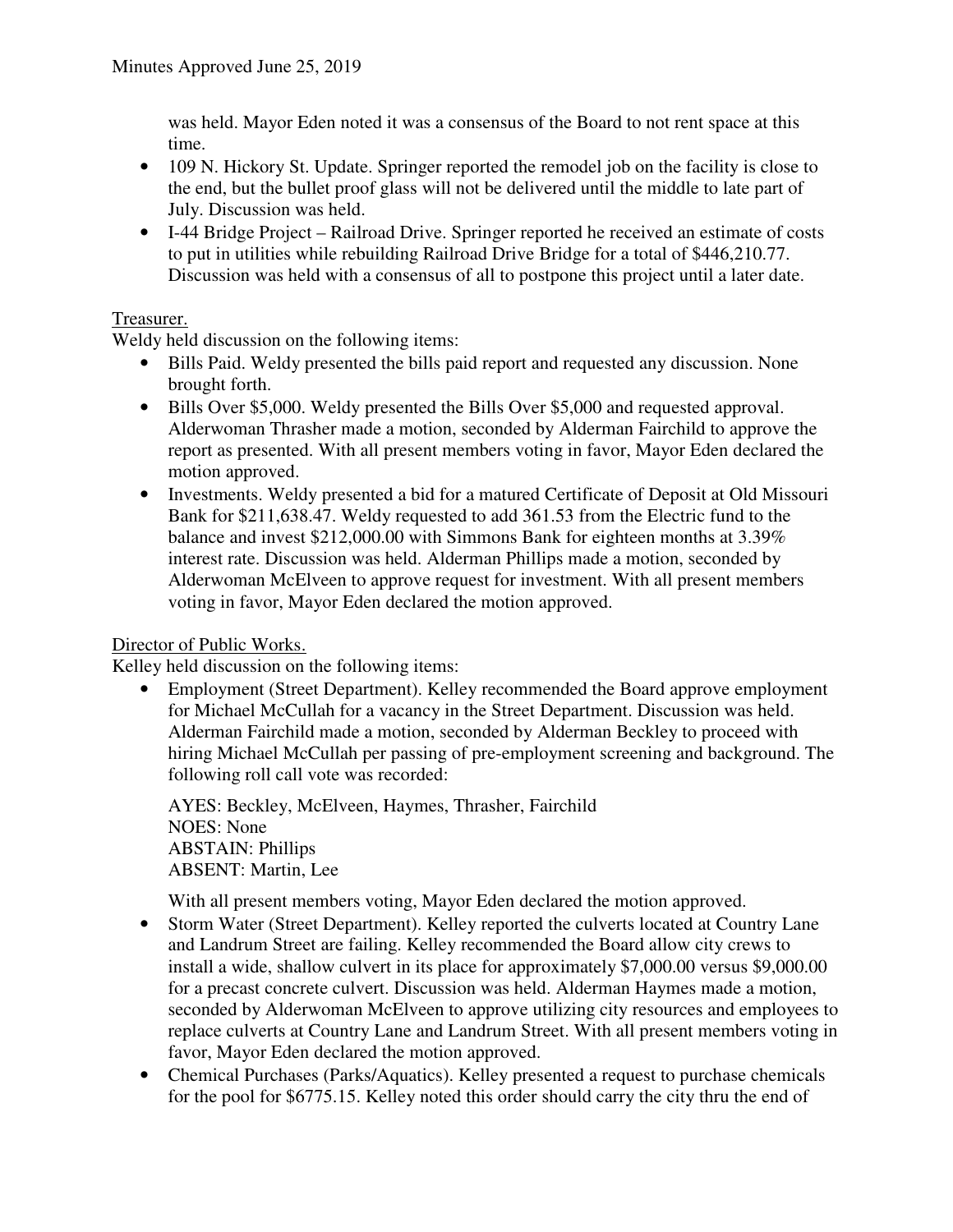pool season. Discussion was held. Alderman Fairchild made a motion, seconded by Alderman Phillips to proceed with purchase of chemicals for the pool as requested. With all present members voting in favor, Mayor Eden declared the motion approved.

- Chemical Purchase (Golf Course). Kelley presented a request to purchase chemicals for the Golf Course for \$ 7,624.48. Alderman Haymes made a motion, seconded by Alderman Fairchild to approve purchase of Golf Course Chemicals as requested. With all present members voting in favor, Mayor Eden declared the motion approved.
- Lift Station at Wastewater Treatment Facility. Kelley reported the Department of Natural Resource (DNR) recently determined the lift station at the Wastewater Treatment Facility is inoperable. Kelley reported G  $\&$  G Construction can pull the pump for \$2,900.00 per day, which includes equipment and labor used. Kelley noted this should not take over two days. Discussion was held. Alderwoman McElveen made a motion, seconded by Alderman Beckley to proceed with  $G \& G$  Construction to pull lift station for up two days, at \$2,900.00 per day. With all present members voting in favor, Mayor Eden declared the motion approved.
- The MARC. Kelley requested approval to purchase an air condition unit for the gym at the MARC for \$6,065.00. Discussion was held. Alderman Fairchild made a motion, seconded by Alderman Haymes to proceed with purchase of air condition unit for \$6,065.00. With all present members voting in favor, Mayor Eden declared the motion approved.

# Code Enforcement.

Moore held discussion on the following items:

- May Statistical Report. Moore presented the May Statistical report and requested any discussion. None brought forth.
- Planning and Zoning Commission Report. Moore reported he has been working on several nuisance complaints and ordinances for medical marijuana. Discussion was held.

# Police.

Hubert held discussion on the following items:

- May Statistic Report. Hubert presented the May Statistical report and requested any discussion. None brought forth.
- Employment. Hubert reported he received notice from Police Officer Chad Garoutte and requested permission to advertise for vacancy. Alderman Phillips made a motion, seconded by Alderman Fairchild to proceed with advertisement for vacancy. With all present members voting in favor, Mayor Eden declared the motion approved.
- 319 E. Dallas Street. Hubert requested the Board consider leaving the facility for the police use and Municipal Court and not renting out to the License Bureau. Hubert cited several reasons with lack of space being main reason. Discussion was held.

# Old Business.

Mayor Eden requested any old business to be brought to the floor.

• Petrus held further discussion from the police report regarding use of 319 E. Dallas Street. Petrus noted Municipal Court will still be held at this location and also, to keep compliant with new laws, installation of fingerprinting and live scan must be completed soon. Discussion was held.